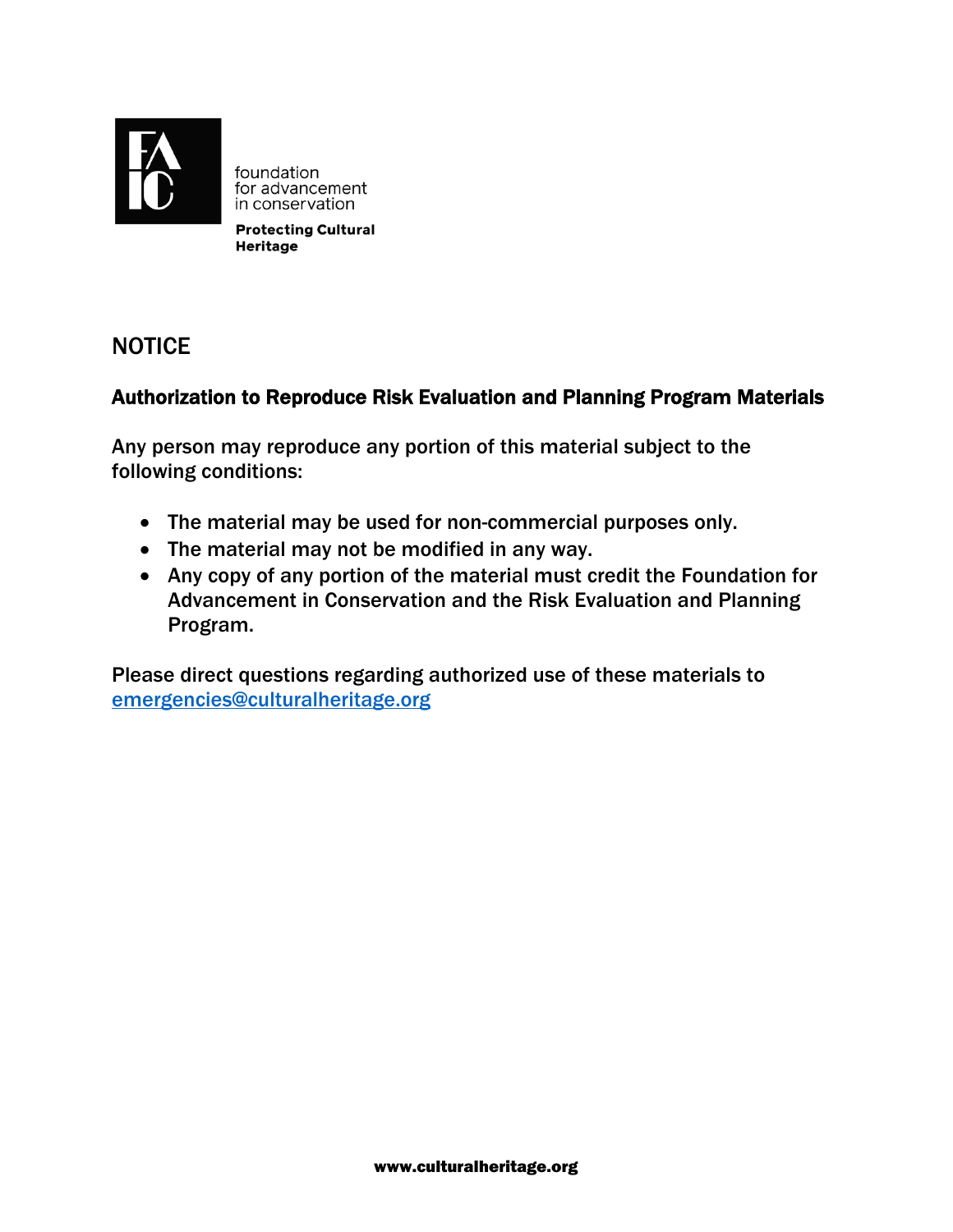#### RISK EVALUATION AND PLANNING PROGRAM Walk-through Checklist

#### **Section I: Grounds and Institutional Policies and Practices**

#### A. Grounds

| A1.  | yes | no | n/a Are railings, benches, planters, and light/flag poles well-<br>anchored?                                 |
|------|-----|----|--------------------------------------------------------------------------------------------------------------|
| A2.  | yes | no | n/a Are overhanging trees and branches trimmed clear of power<br>lines, communication lines, and facilities? |
| A3.  | yes | no | n/a Are branches trimmed away from windows and skylights?                                                    |
| A4.  | yes | no | Do all exits, emergency exits, and fire escapes give<br>unobstructed access to a safe area?                  |
| A5.  | yes | no | Do the grounds comply with Americans with Disabilities Act<br>(ADA) codes?                                   |
| A6.  | yes | no | n/a Are grounds clear of accumulations of combustible material?                                              |
| A7.  | yes | no | n/a Are the grounds surrounded by a fence of appropriate height?                                             |
| A8.  | yes | no | If the institution utilizes dogs as a security measure, is there a<br>trained handler on staff?              |
| A9.  | yes | no |                                                                                                              |
| A10. | ves | no |                                                                                                              |

#### B. Emergency Response Access & External Relationships

| B1.              | yes | no |     | Is the site reachable by fire trucks and other emergency<br>response equipment? |
|------------------|-----|----|-----|---------------------------------------------------------------------------------|
|                  |     |    |     |                                                                                 |
| B <sub>2</sub> . |     |    |     | What is the response time for fire, medical, and police services:               |
|                  |     |    |     | for an institutional event?                                                     |
|                  |     |    |     | for a community-wide event?                                                     |
| B3.              | yes | no |     | n/a Is fire service access maintained and clear?                                |
| B4.              |     |    |     | Are fire hydrants:                                                              |
|                  | yes | no | n/a | visible?                                                                        |
|                  | yes | no | n/a | accessible?                                                                     |
|                  | yes | no | n/a | operable?                                                                       |
| B5.              |     |    |     | Are fire department connections:                                                |
|                  | yes | no | n/a | visible?                                                                        |
|                  | yes | no | n/a | accessible?                                                                     |
|                  | yes | no | n/a | operable?                                                                       |
| B6.              | yes | no |     | n/a Is there a drafting supply nearby (e.g., lake, creek)?                      |
| B7.              | yes | no |     | Do local emergency services conduct annual walk-throughs or                     |
|                  |     |    |     | inspections of the grounds and buildings?                                       |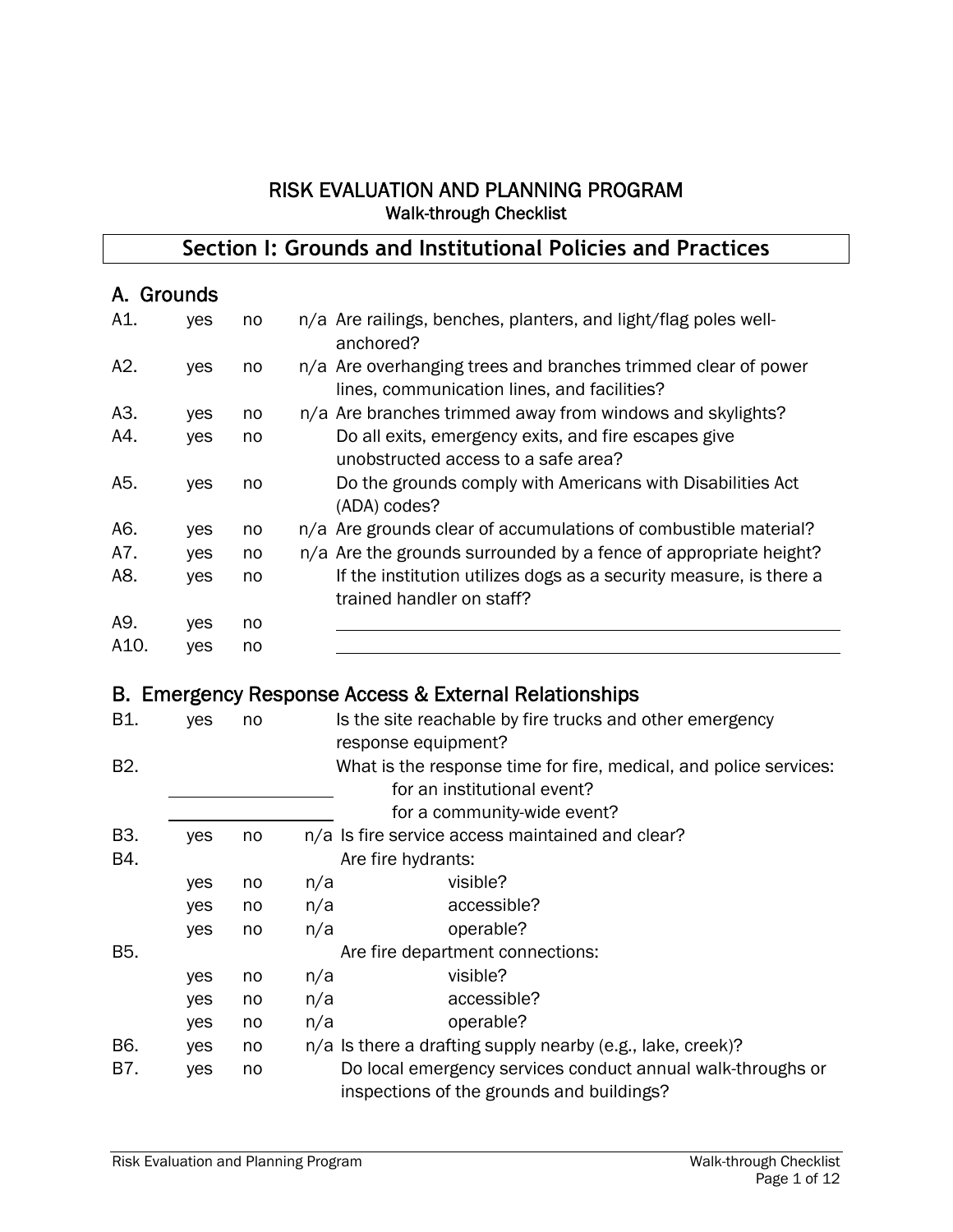| B8.               | <b>ves</b> | no | Is the institution a component of a local emergency response<br>plan?                                                                                                               |
|-------------------|------------|----|-------------------------------------------------------------------------------------------------------------------------------------------------------------------------------------|
| B9.               | <b>ves</b> | no | Have local, regional, and national resources for emergency<br>planning and response been identified (e.g., volunteer pool,<br>funding, mutual aid network, training opportunities)? |
| B10.              | ves        | no | Have appropriate contracts been secured for recovery<br>operations (e.g., disaster recovery firm, conservator, project<br>manager)?                                                 |
| B11.              | ves        | no |                                                                                                                                                                                     |
| B <sub>12</sub> . | ves        | no |                                                                                                                                                                                     |

#### C. Insurance

| $C1$ .           | <b>ves</b> | no | n/a Are the insurance policies, including those covering collections,<br>up to date? |
|------------------|------------|----|--------------------------------------------------------------------------------------|
| $C2$ .           | <b>ves</b> | no | n/a Are "Acts of God" covered by the insurance policies?                             |
| C <sub>3</sub> . | <b>ves</b> | no | n/a Are replacement costs specified as needed?                                       |
| C4.              | <b>ves</b> | no | n/a Are staff aware of the records required for filing a claim?                      |
| C <sub>5</sub> . | <b>ves</b> | no | n/a Are records required for filing a claim maintained safely and<br>accessibly?     |
| C6.              | <b>ves</b> | no |                                                                                      |
| C7.              | ves        | no |                                                                                      |

# D. Construction Projects

| D1.              | yes | no | Is a life safety and fire prevention policy in place for all<br>contracted work?                                                                 |
|------------------|-----|----|--------------------------------------------------------------------------------------------------------------------------------------------------|
| D <sub>2</sub> . | yes | no | n/a Is the responsibility for fire safety precautions spelled out<br>clearly in contracts?                                                       |
| D <sub>3</sub> . |     |    | Have room closures and changes in exit routes been:                                                                                              |
|                  | yes | no | noted in the emergency plan?<br>n/a                                                                                                              |
|                  | yes | no | communicated to staff and visitors?<br>n/a                                                                                                       |
| D4.              | yes | no | n/a Are fire guards used in all cutting and welding operations?                                                                                  |
| D5.              | yes | no | n/a Is debris removed nightly?                                                                                                                   |
| D6.              | yes | no | n/a Are fire-resistant partitions used?                                                                                                          |
| D7.              | yes | no | n/a Are extra fire extinguishers available?                                                                                                      |
| D8.              | yes | no | n/a Is access by emergency response vehicles blocked by<br>construction activity?                                                                |
| D9.              | yes | no | n/a Is access to any emergency equipment (e.g., fire panels, fire<br>department connections, fire hydrants) blocked by construction<br>activity? |
| D10.             | yes | no | n/a Is the construction area fenced off or otherwise secured?                                                                                    |
| D11.             | yes | no | Is access to the building restricted to only necessary areas for                                                                                 |
|                  |     |    |                                                                                                                                                  |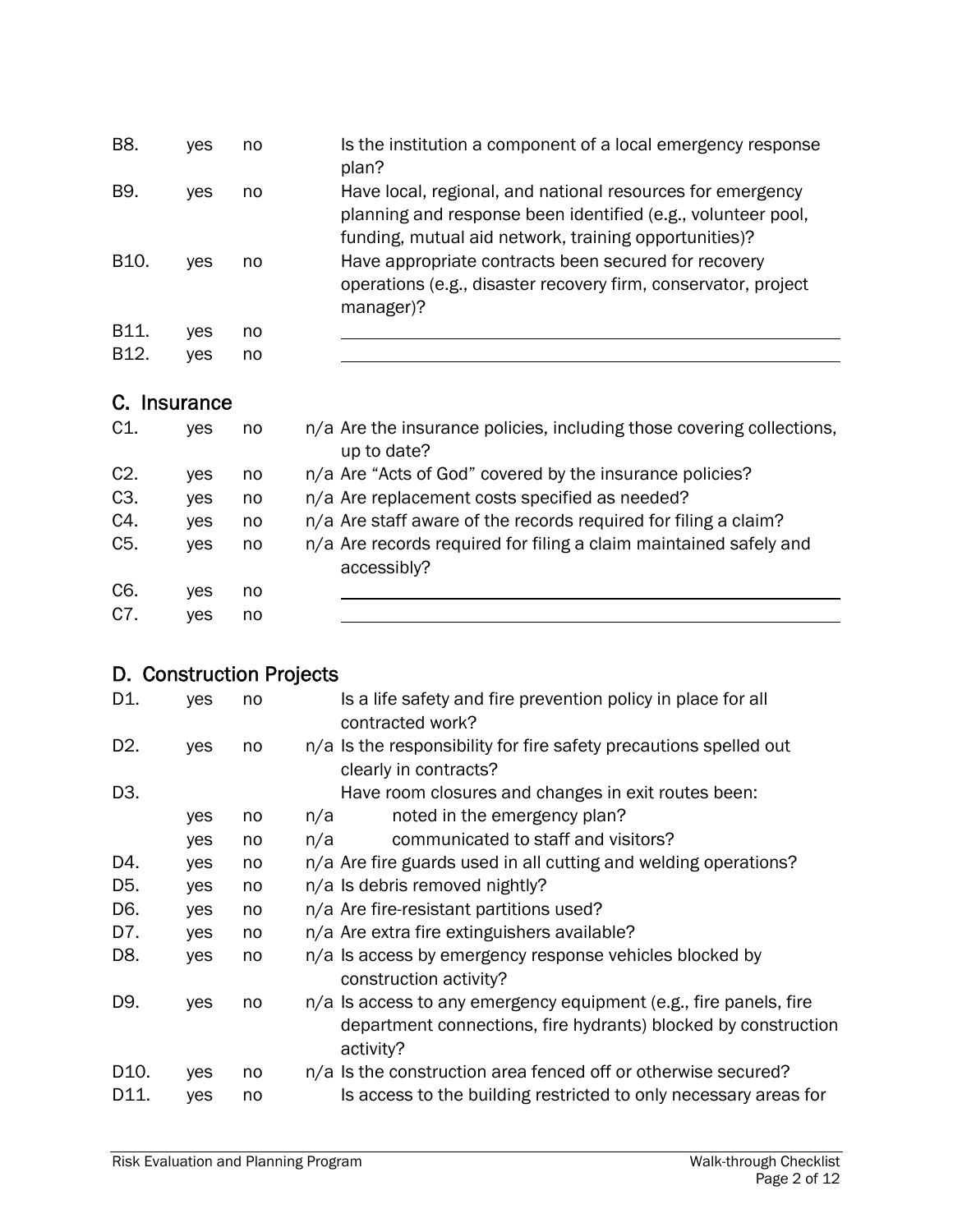contractors?

| D12. yes no |  |  |
|-------------|--|--|
| D13. yes no |  |  |

# E. Staff Responsibilities and Training

| E1.  | yes | no | Has a staff member been assigned responsibility for<br>emergency planning?                                                                                               |
|------|-----|----|--------------------------------------------------------------------------------------------------------------------------------------------------------------------------|
| E2.  | yes | no | Are staff aware of how long it will take for a response from local<br>emergency services in both local and widespread disasters and<br>what they should do in that time? |
| E3.  | yes | no | Do all staff members have access to emergency contact<br>numbers from work and home?                                                                                     |
| E4.  | yes | no | Are staff trained in sounding alarms?                                                                                                                                    |
| E5.  | yes | no | n/a Are staff trained in interpreting annunciator panels?                                                                                                                |
| E6.  | yes | no | Are staff trained in notifying emergency personnel?                                                                                                                      |
| E7.  | yes | no | Are staff trained in using fire extinguishers?                                                                                                                           |
| E8.  | yes | no | Are staff trained in turning off power, HVAC, sprinklers, and gas<br>main?                                                                                               |
| E9.  | yes | no | n/a Are staff trained in closing fire doors?                                                                                                                             |
| E10. | yes | no | Are staff trained in first aid, CPR, and AED?                                                                                                                            |
| E11. | yes | no | Is first aid, CPR, and AED equipment on-site?                                                                                                                            |
| E12. | yes | no | n/a Do staff have keys to mechanical rooms and janitorial closets?                                                                                                       |
| E13. | yes | no | Are staff trained in overseeing evacuation of the building?                                                                                                              |
| E14. | yes | no | Have all staff participated in an evacuation drill?                                                                                                                      |
| E15. | yes | no | Are there effective closing procedures to ensure the building is<br>vacant?                                                                                              |
| E16. | yes | no | Has a staff member been assigned to inspect storage and<br>exhibition areas?                                                                                             |
| E17. | yes | no | Has a staff member been assigned the responsibility for<br>building maintenance?                                                                                         |
| E18. | yes | no | n/a Does security staff have appropriate training for dealing with all<br>types of threats?                                                                              |
| E19. | yes | no | n/a Have staff been trained in carrying out the emergency<br>response plan?                                                                                              |
| E20. | yes | no | Have appropriate staff members been trained in conducting a<br>damage assessment and collections salvage procedures?                                                     |
| E21. | yes | no | Have appropriate staff members been trained in collections<br>preservation activities?                                                                                   |
| E22. | yes | no | Have appropriate staff members been trained in building<br>maintenance and repair?                                                                                       |
| E23. | yes | no | Have appropriate staff members been trained in general<br>housekeeping and cleaning?                                                                                     |
| E24. | yes | no |                                                                                                                                                                          |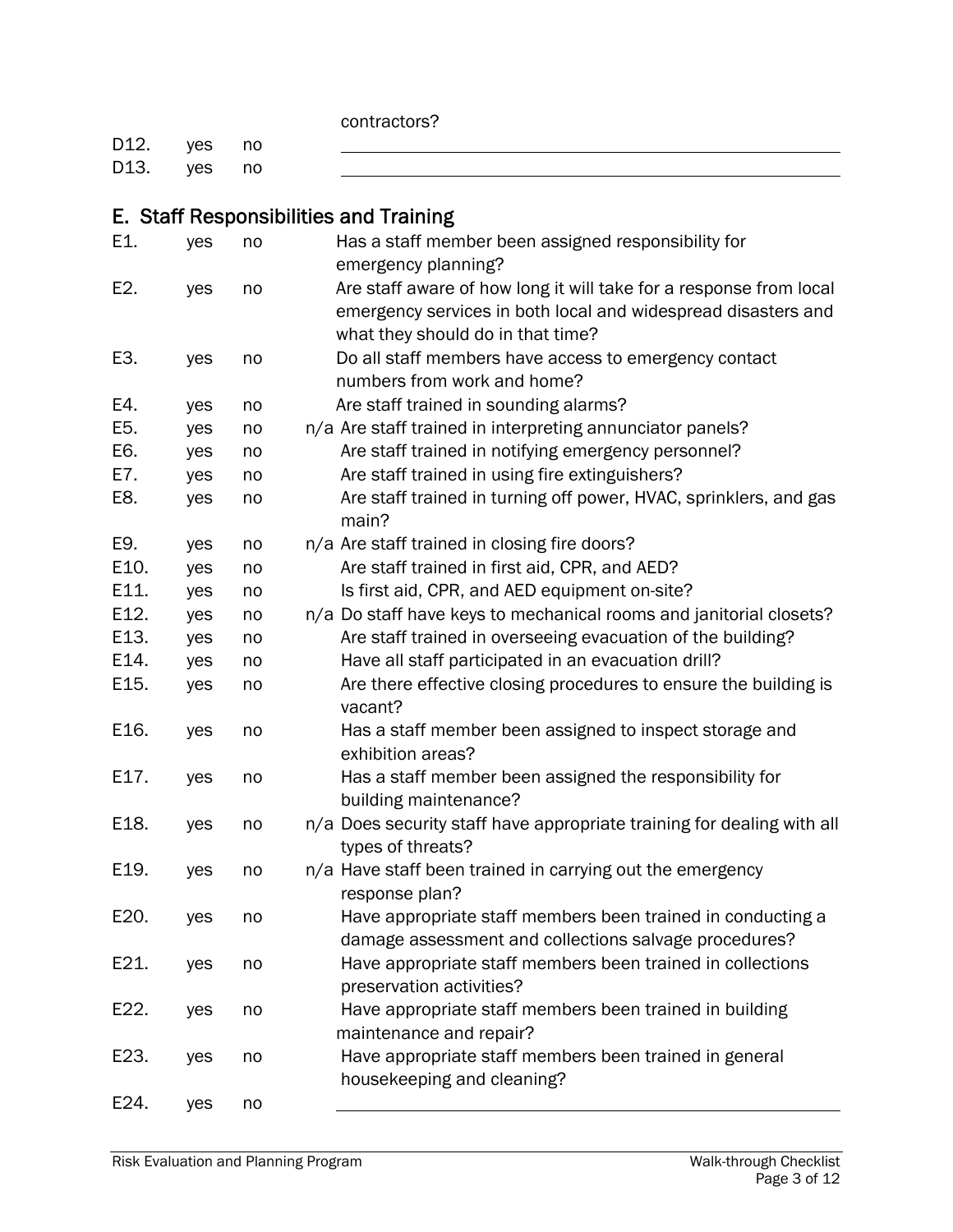E25. yes no

#### F. Institutional Policies

| F1.              | yes                   | no | Does the institution have a written collections management<br>policy?                                               |
|------------------|-----------------------|----|---------------------------------------------------------------------------------------------------------------------|
| F <sub>2</sub> . | yes                   | no | n/a Has a staff member been assigned the responsibility for<br>implementation of the collections management policy? |
| F3.              |                       |    | Does the institution have a policy (written or unwritten) for:                                                      |
|                  | yes                   | no | interior environmental standards?                                                                                   |
|                  | yes                   | no | documentation and record keeping?                                                                                   |
|                  | yes                   | no | smoking?                                                                                                            |
|                  | yes                   | no | food and drink?                                                                                                     |
|                  | yes                   | no | housekeeping?                                                                                                       |
|                  | yes                   | no | loans (incoming and outgoing)?                                                                                      |
|                  | yes                   | no | maintenance?                                                                                                        |
|                  | yes                   | no | pest management?                                                                                                    |
|                  | yes                   | no | preservation/conservation?                                                                                          |
|                  | yes                   | no | theft?                                                                                                              |
|                  | yes                   | no | open flame/heat generation?                                                                                         |
|                  | yes                   | no | vandalism prevention?                                                                                               |
|                  | yes                   | no | vandalism response?                                                                                                 |
|                  | yes                   | no | bomb threats?                                                                                                       |
|                  | yes                   | no | hostage response situations?                                                                                        |
|                  | yes                   | no | shelter in place situations?                                                                                        |
|                  | yes                   | no | general security?                                                                                                   |
|                  | yes                   | no | power failures?                                                                                                     |
|                  | yes                   | no | emergency closings?                                                                                                 |
| F4.              | yes                   | no | n/a Are smoking, food, and/or drink prohibitions enforced?                                                          |
| F5.              | yes                   | no | When changes are made to existing policies or procedures, are<br>they documented?                                   |
| F6.              | yes                   | no | Are changes to existing policies or procedures distributed to all<br>staff?                                         |
| F7.              | yes                   | no |                                                                                                                     |
| F8.              | yes                   | no |                                                                                                                     |
| G.               | <b>Best Practices</b> |    |                                                                                                                     |

#### G1. yes no Does the institution maintain thorough collections accession and inventory documentation, including images? G2. yes no Are duplicates of the catalog and inventory maintained in a secure off-site location? G3. yes no n/a Are backups of institutional financial and operational information maintained in a secure off-site location? G4. yes no Is the leadership of the institution aware of the availability of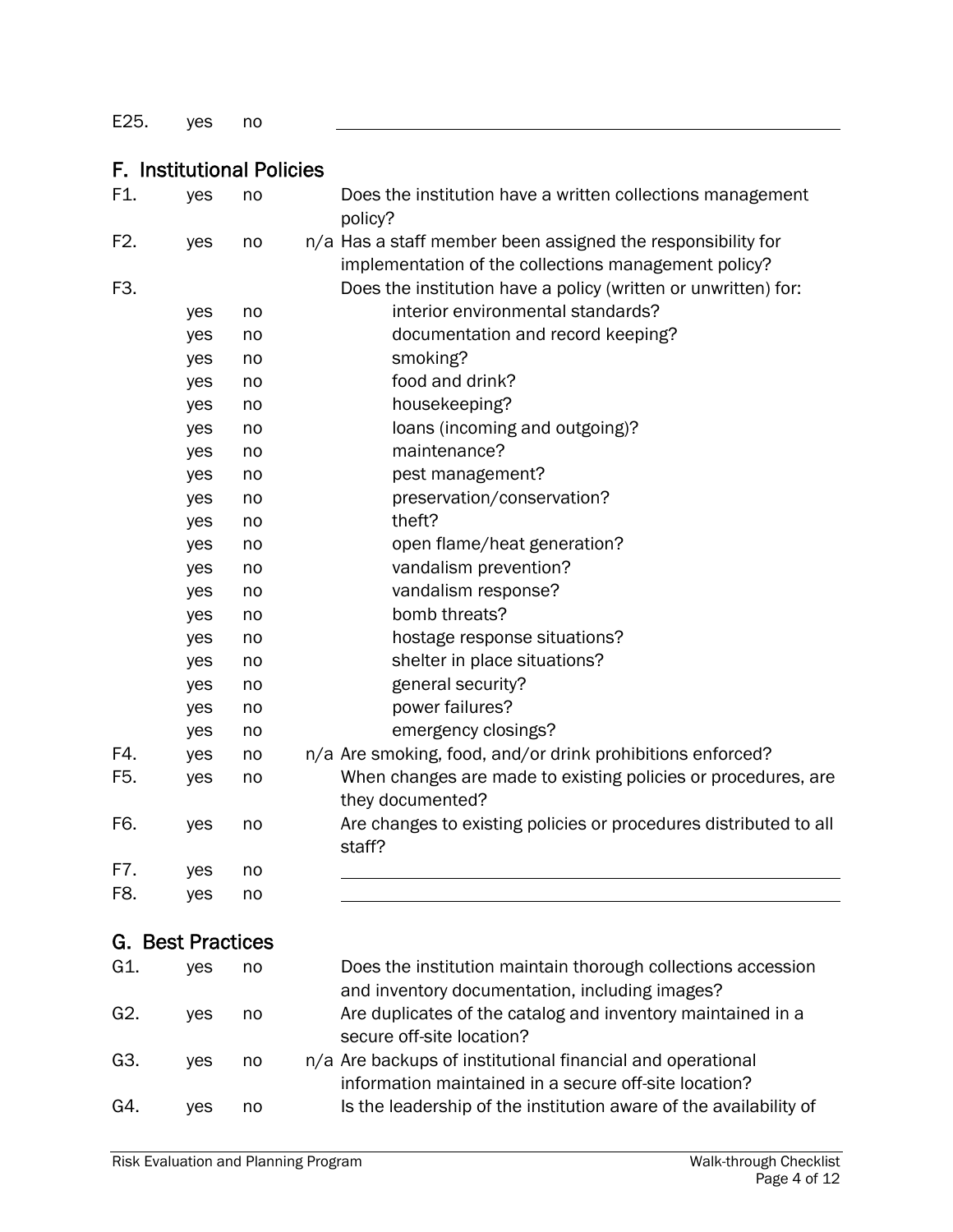|      |     |    | funding sources to aid in disaster recovery?                                      |
|------|-----|----|-----------------------------------------------------------------------------------|
| G5.  | yes | no | Is discretionary funding set aside for use in case of                             |
|      |     |    | emergencies that damage the collections?                                          |
| G6.  | yes | no | Does the institution have a long-range                                            |
|      |     |    | conservation/preservation plan?                                                   |
| G7.  | yes | no | n/a Has a staff member been assigned the responsibility for                       |
|      |     |    | implementation of the long-range conservation/preservation<br>plan?               |
| G8.  | yes | no | n/a Have emergency plans been tested, reviewed, and revised on                    |
|      |     |    | an as-needed basis?                                                               |
| G9.  | yes | no | Does the institution keep building and site drawings indicating                   |
|      |     |    | the location of utility control valves?                                           |
| G10. | yes | no | Does the institution routinely monitor for collections<br>conditions?             |
| G11. | yes | no | Does the institution routinely monitor for security?                              |
| G12. | yes | no | Does the institution borrow objects from other collections?                       |
| G13. | yes | no | When designing or installing new exhibits, are exit routes taken<br>into account? |
| G14. | yes | no | When designing or installing new exhibits, is ease of object                      |
|      |     |    | retrieval/removal in an emergency taken into consideration?                       |
| G15. | yes | no | Are special events permitted?                                                     |
| G16. | yes | no | n/a Are post-event inspections conducted by a staff member?                       |
| G17. | yes | no | Does the institution have a priority object listing for the                       |
|      |     |    | protection in place, removal, or salvage of collections objects?                  |
| G18. | yes | no |                                                                                   |
| G19. | yes | no |                                                                                   |
|      |     |    |                                                                                   |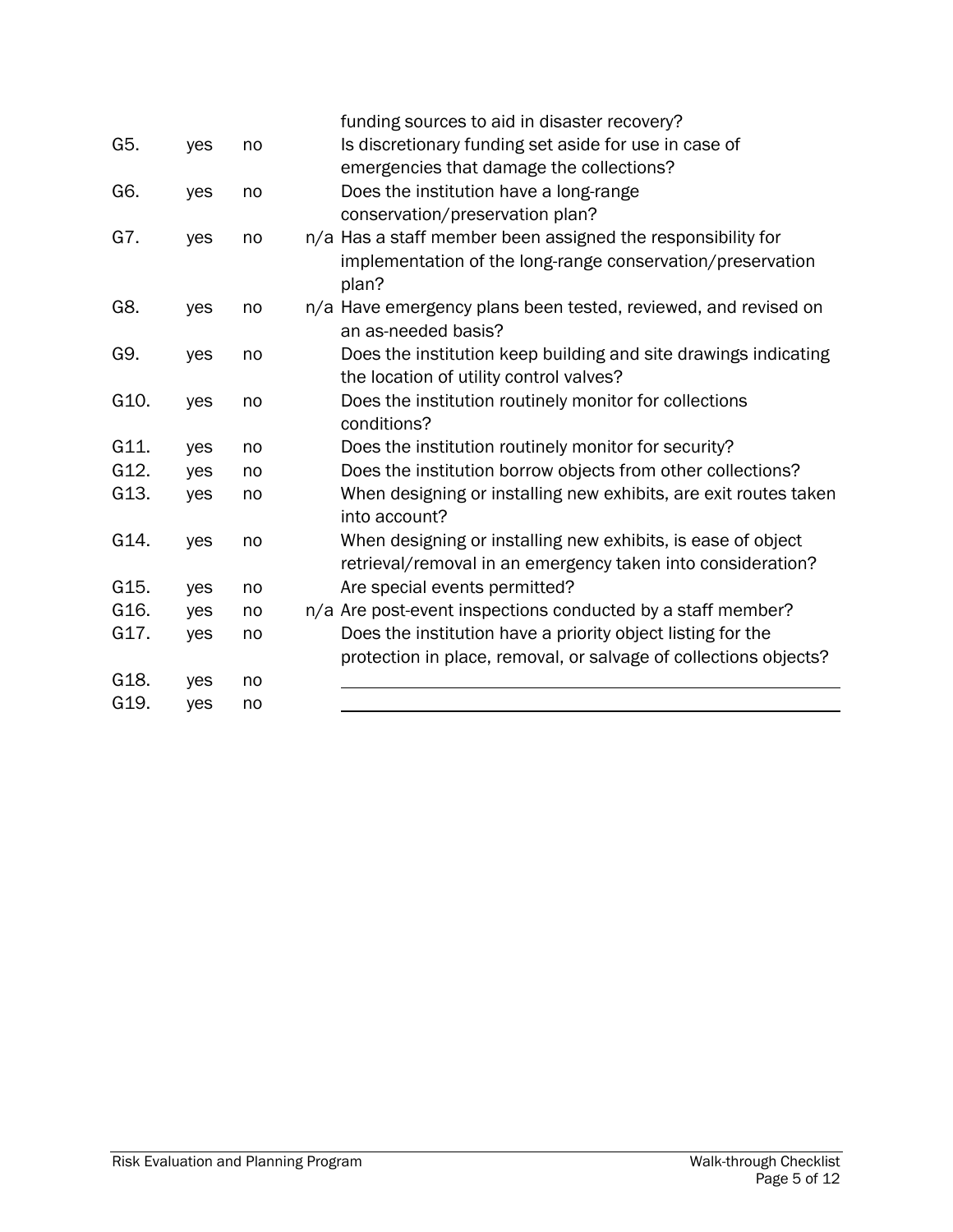| Other    |                                                                                                                                                                                                                      |
|----------|----------------------------------------------------------------------------------------------------------------------------------------------------------------------------------------------------------------------|
|          |                                                                                                                                                                                                                      |
|          |                                                                                                                                                                                                                      |
|          |                                                                                                                                                                                                                      |
|          |                                                                                                                                                                                                                      |
|          |                                                                                                                                                                                                                      |
|          |                                                                                                                                                                                                                      |
|          |                                                                                                                                                                                                                      |
|          |                                                                                                                                                                                                                      |
|          |                                                                                                                                                                                                                      |
|          |                                                                                                                                                                                                                      |
|          |                                                                                                                                                                                                                      |
|          |                                                                                                                                                                                                                      |
|          |                                                                                                                                                                                                                      |
|          |                                                                                                                                                                                                                      |
|          |                                                                                                                                                                                                                      |
|          |                                                                                                                                                                                                                      |
|          |                                                                                                                                                                                                                      |
|          |                                                                                                                                                                                                                      |
|          |                                                                                                                                                                                                                      |
|          |                                                                                                                                                                                                                      |
|          |                                                                                                                                                                                                                      |
|          |                                                                                                                                                                                                                      |
|          |                                                                                                                                                                                                                      |
|          |                                                                                                                                                                                                                      |
|          |                                                                                                                                                                                                                      |
|          |                                                                                                                                                                                                                      |
|          |                                                                                                                                                                                                                      |
|          |                                                                                                                                                                                                                      |
|          |                                                                                                                                                                                                                      |
|          |                                                                                                                                                                                                                      |
|          |                                                                                                                                                                                                                      |
|          |                                                                                                                                                                                                                      |
|          |                                                                                                                                                                                                                      |
|          |                                                                                                                                                                                                                      |
|          |                                                                                                                                                                                                                      |
|          |                                                                                                                                                                                                                      |
| Sources: | SOLINET's Disaster Prevention and Protection Checklist<br>Chubb and Sons Facilities Protection Guidelines<br>National Park Service Conserve O Gram 2/23: Fire Safety 101: A Fire Safety Self-Inspection<br>Checklist |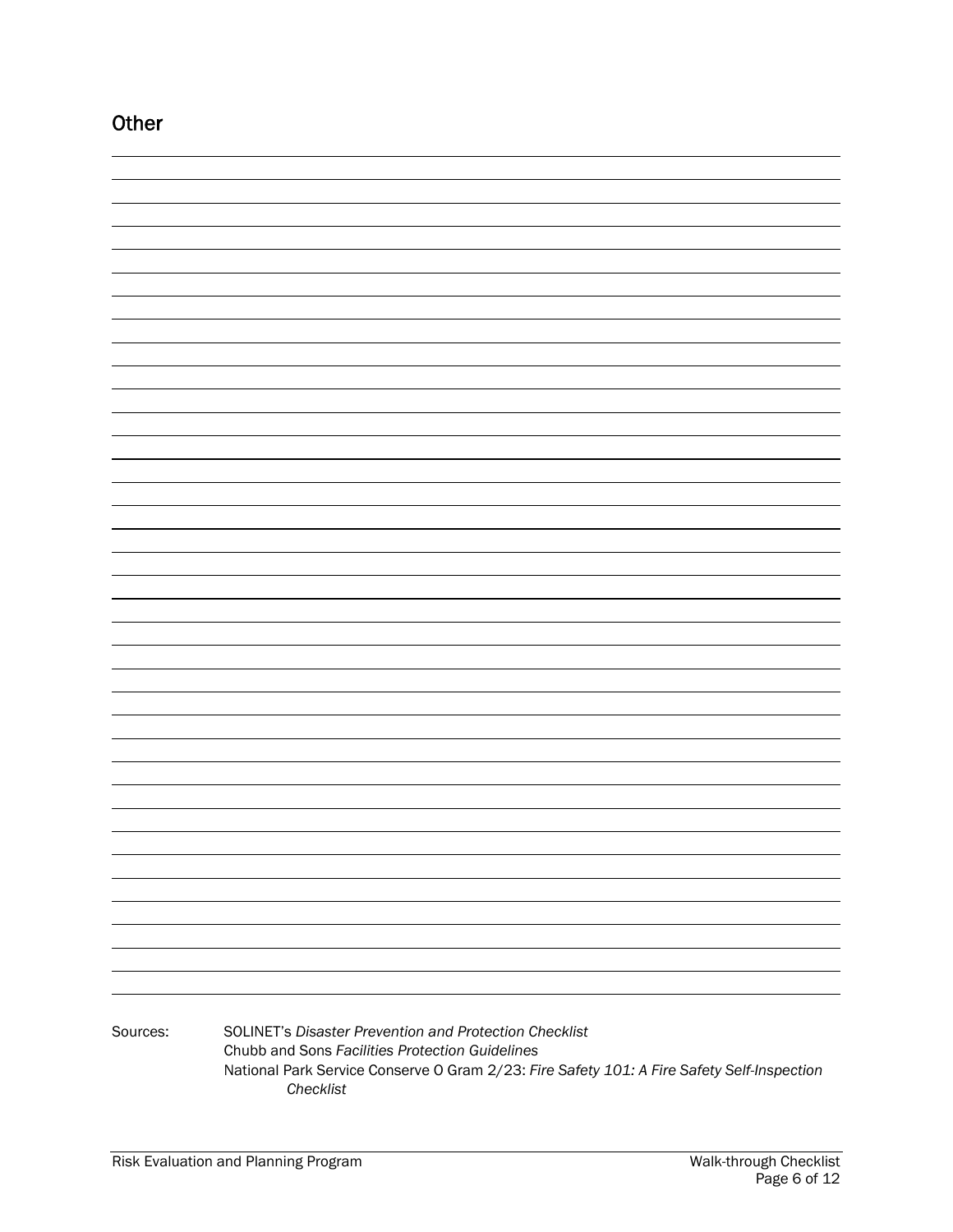#### RISK EVALUATION AND PLANNING PROGRAM Walk-through Checklist

# **Section 2: Building Information Building Name: \_\_**

## H. Building Exterior

| H1.              | yes | no | n/a Is the building exterior well lighted?                                                    |
|------------------|-----|----|-----------------------------------------------------------------------------------------------|
| H <sub>2</sub> . | yes | no | Are there locks on all windows and doors?                                                     |
| H3.              | yes | no | Are there alarms on all windows and doors?                                                    |
| H4.              | yes | no | n/a Is the intrusion detection system monitored 24 hours?                                     |
| H <sub>5</sub> . | yes | no | Is the roof sloped or pitched (not flat)?                                                     |
| H6.              | yes | no | Is the roof covering sound-no buckling/bubbles, leaks, cracks,<br>or standing water?          |
| H7.              | yes | no | Is roof and overhang flashing/caulking intact?                                                |
| H8.              | yes | no | Is equipment properly anchored on roof?                                                       |
| H9.              | yes | no | n/a Is the drainage system (eaves, gutters, downspouts, etc.)<br>connected into sewer system? |
| H10.             | yes | no | n/a Is the drainage system directed away from building footings?                              |
| H11.             | yes | no | n/a Is there good drainage around doors?                                                      |
| H12.             | yes | no | n/a Are caulking and sealants around windows and skylights<br>sound?                          |
| H13.             | yes | no | Are walls free of cracks and seepage?                                                         |
| H14.             | yes | no | n/a Does the building comply with seismic codes?                                              |
| H15.             | yes | no | Does the building comply with fire codes?                                                     |
| H16.             | yes | no | Does the building comply with electrical codes?                                               |
| H17.             | yes | no | n/a Do chimney openings have a spark arrestor with sufficient<br>mesh?                        |
| H18.             | yes | no |                                                                                               |
| H19.             | yes | no |                                                                                               |

## I. Building Interior

| 11. | yes        | no | Has the electrical system been inspected recently?                                                                                              |
|-----|------------|----|-------------------------------------------------------------------------------------------------------------------------------------------------|
| 12. | yes        | no | Are appropriate outlet configurations in use and not<br>overloaded?                                                                             |
| 13. | yes        | no | Are environmental conditions monitored?                                                                                                         |
| 14. | yes        | no | n/a Is environmental monitoring equipment calibrated yearly?                                                                                    |
| 15. | <b>ves</b> | no | n/a Does the institution have a back-up power supply?<br>what kind?                                                                             |
|     |            |    | how long does it provide power?                                                                                                                 |
| 16. | <b>ves</b> | no | n/a Are ranges, hoods, and exhaust ducts in restaurants, eating<br>areas, and laboratories professionally cleaned at least every<br>two months? |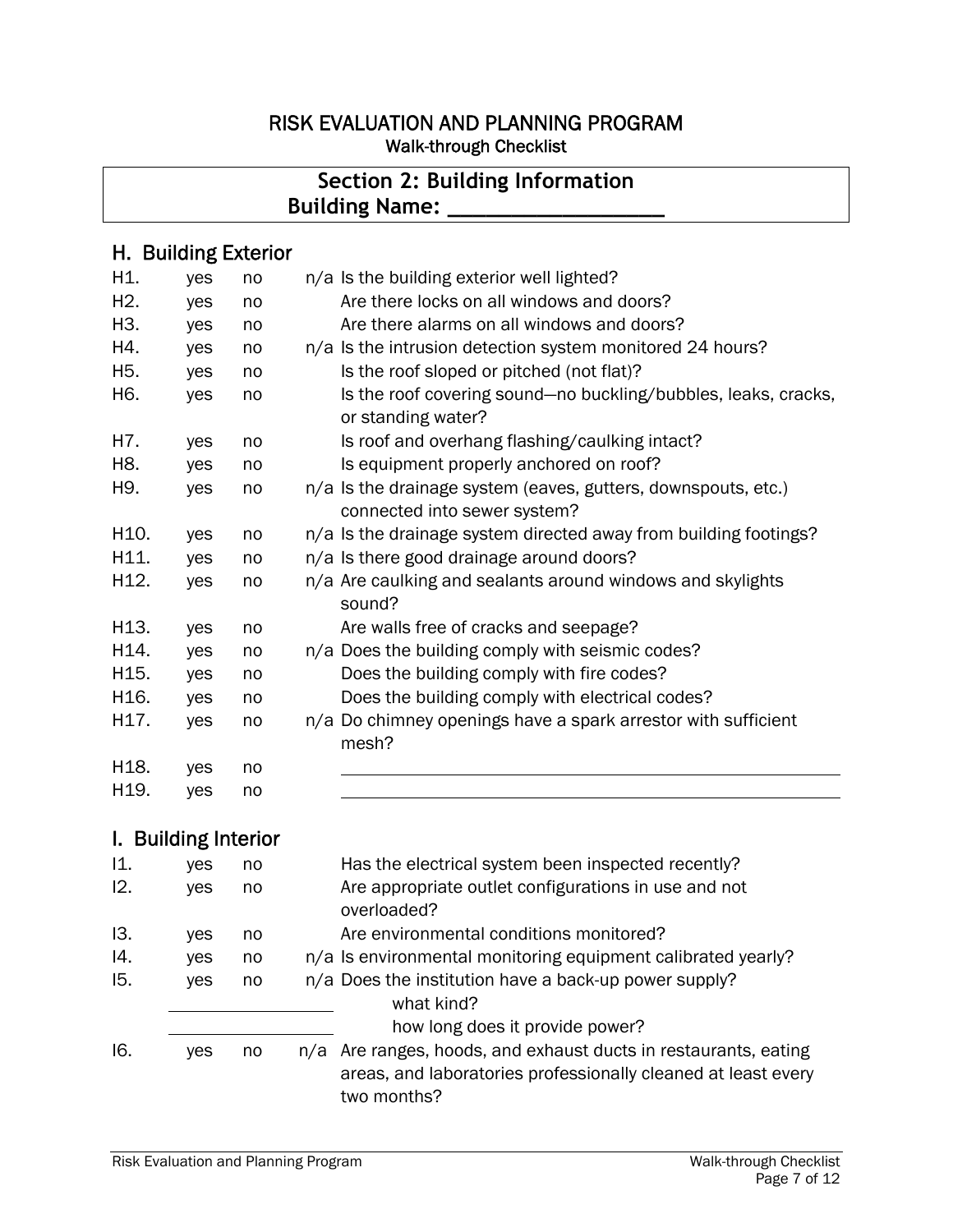| 17.  | yes | no | n/a Do restaurants and cooking areas have ventilation systems<br>separate from collections areas? |
|------|-----|----|---------------------------------------------------------------------------------------------------|
| 18.  | yes | no | Are flammable liquids prohibited near electrical equipment?                                       |
| 19.  | yes | no | Are electrical appliances unplugged when not in use for                                           |
|      |     |    | extended periods of time?                                                                         |
| 110. |     | no | Do electrical appliances have warning lights?                                                     |
| 111. | yes |    |                                                                                                   |
|      | yes | no | n/a Are woodworking equipment dust collectors functioning                                         |
|      |     |    | adequately and emptied when full?                                                                 |
| 112. | yes | no | n/a Are power tools unplugged when not in use?                                                    |
| 113. | yes | no | n/a Are working fireplaces equipped with a spark screen and a<br>schedule for cleaning?           |
| 114. | yes | no | n/a Are elevators inspected every six months?                                                     |
| 115. | yes | no | n/a Are atriums inspected regularly?                                                              |
| 116. | yes | no | Does the building have a central heating, ventilation, and air<br>conditioning system?            |
| 117. | yes | no | n/a Does the system have an automatic shut-off in the event of a<br>fire?                         |
| 118. | yes | no | n/a Is the furnace/boiler inspected each fall?                                                    |
| 119. | yes | no | n/a Does the air conditioning have leaks, mold, or effective                                      |
|      |     |    | damage?                                                                                           |
| 120. | yes | no | n/a Does the air conditioner have a dehumidifier?                                                 |
| 121. | yes | no | n/a Is the air conditioning capable of operating on exhaust to<br>reduce smoke?                   |
| 122. | yes | no | n/a Is the temperature maintained 24 hours a day, 7 days a week?                                  |
| 123. | yes | no | n/a Is the relative humidity maintained 24 hours a day, 7 days a<br>week?                         |
| 124. | yes | no | n/a Is the system turned off for extended periods?                                                |
| 125. | yes | no | n/a Does the system filter the air for dust?                                                      |
| 126. | yes | no | n/a Does the system filter the air for gaseous pollutants?                                        |
| 127. | yes | no | Are portable fans used to cool the building?                                                      |
| 128. | yes | no | Are open doors used to cool the building?                                                         |
| 129. | yes | no | Are open windows used to cool the building?                                                       |
| 130. | yes | no | Are window air conditioners used to cool the building?                                            |
| 131. | yes | no | Are portable heaters used to heat the building?                                                   |
| 132. | yes | no | Are portable humidifiers used?                                                                    |
| 133. | yes | no | Are portable dehumidifiers used?                                                                  |
| I34. | yes | no | Does the building comply with Americans with Disabilities Act                                     |
|      |     |    | (ADA) codes?                                                                                      |
| 135. | yes | no |                                                                                                   |
| 136. | yes | no |                                                                                                   |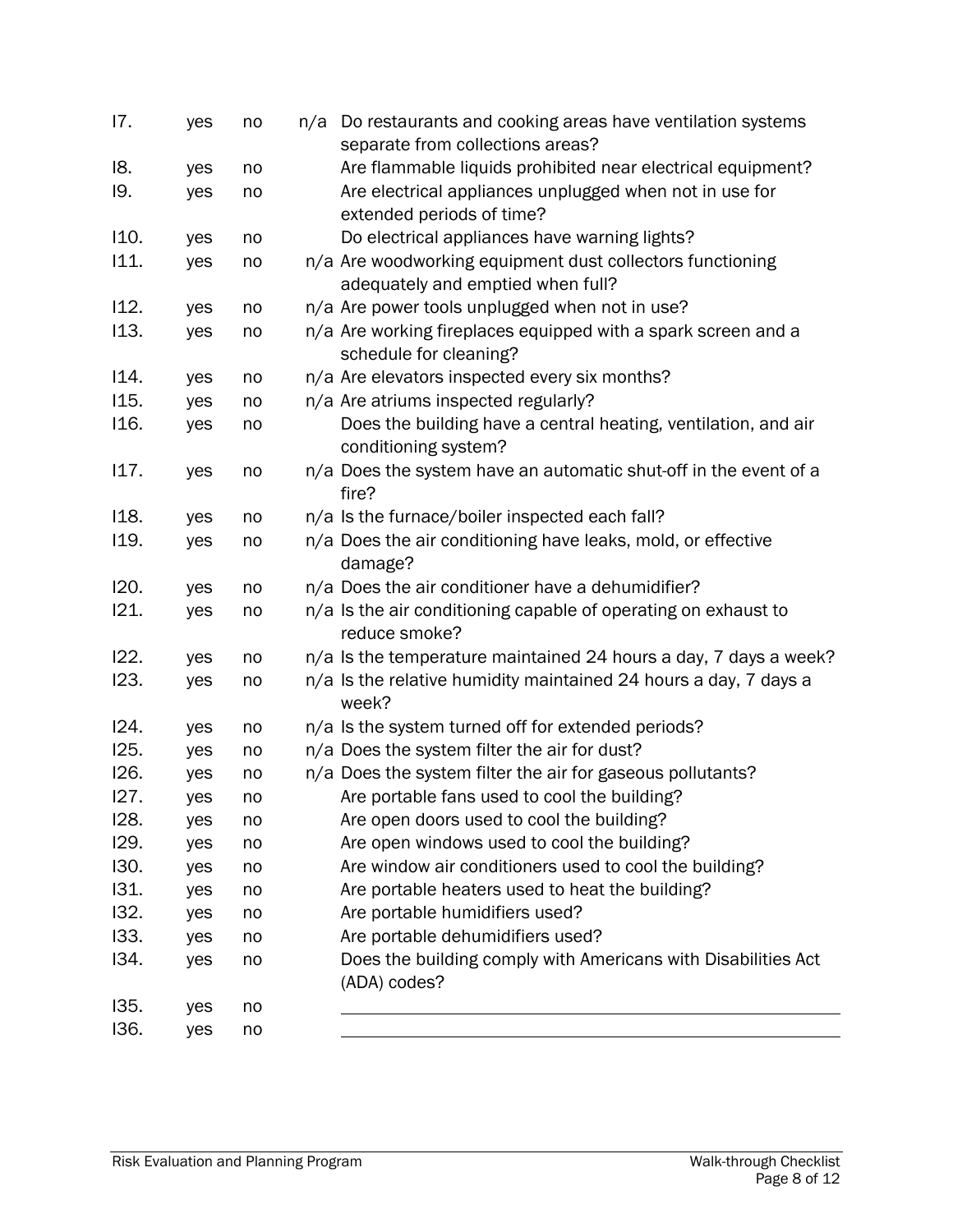# J. Collections Storage and Exhibition Areas

| J1.  | yes | no | Is storage furniture well braced?                                 |
|------|-----|----|-------------------------------------------------------------------|
| J2.  | yes | no | Are shelving and other storage furniture 4 to 6 inches off the    |
|      |     |    | floor?                                                            |
| J3.  | yes | no | Are valuable materials stored above ground level?                 |
| J4.  | yes | no | Have water pipes (both potable and fire suppression pipes) in     |
|      |     |    | the ceiling in the collections storage and exhibition areas been  |
|      |     |    | identified?                                                       |
| J5.  |     |    | Are collections storage areas equipped with:                      |
|      | yes | no | water alarms?                                                     |
|      | yes | no | drip pans?                                                        |
| J6.  |     |    | Are exhibition areas equipped with:                               |
|      | yes | no | water alarms?                                                     |
|      | yes | no | drip pans?                                                        |
| J7.  | yes | no | Are all exits unobstructed?                                       |
| J8.  | yes | no | Are priority collections stored away from windows?                |
| J9.  | yes | no | Are exhibits and collections properly spaced (i.e., not           |
|      |     |    | overcrowded)?                                                     |
| J10. | yes | no | Are exhibit case lights operating properly with no signs of       |
|      |     |    | overheating?                                                      |
| J11. | yes | no | Is all exhibit furniture clear of exit routes and fire protection |
|      |     |    | equipment?                                                        |
| J12. | yes | no | Are electrical needs met properly (e.g., no extension cords       |
|      |     |    | used)?                                                            |
| J13. | yes | no | Are salvage equipment and materials available from an easily      |
|      |     |    | accessible on-site location?                                      |
| J14. | yes | no | Is the fire department familiar with collections storage and      |
|      |     |    | exhibition areas?                                                 |
| J15. | yes | no | Does the fire department have access to collections storage       |
|      |     |    | and exhibition areas?                                             |
| J16. | yes | no | Does temporary wiring conform to the National Electrical          |
|      |     |    | Code <sup>®?</sup>                                                |
| J17. | yes | no | Are any short-term temporary storage or preparation areas on      |
|      |     |    | site?                                                             |
| J18. | yes | no | Are any short-term temporary storage or preparation areas off     |
|      |     |    | site?                                                             |
| J19. | yes | no | Are access registers maintained for collections storage areas?    |
| J20. | yes | no | Are non staff members allowed to work in storage areas            |
|      |     |    | unaccompanied?                                                    |
| J21. | yes | no | Are collections storage areas used for purposes other than        |
|      |     |    | storage?                                                          |
| J22. | yes | no | Are collections storage areas used to store materials other than  |
|      |     |    | collections?                                                      |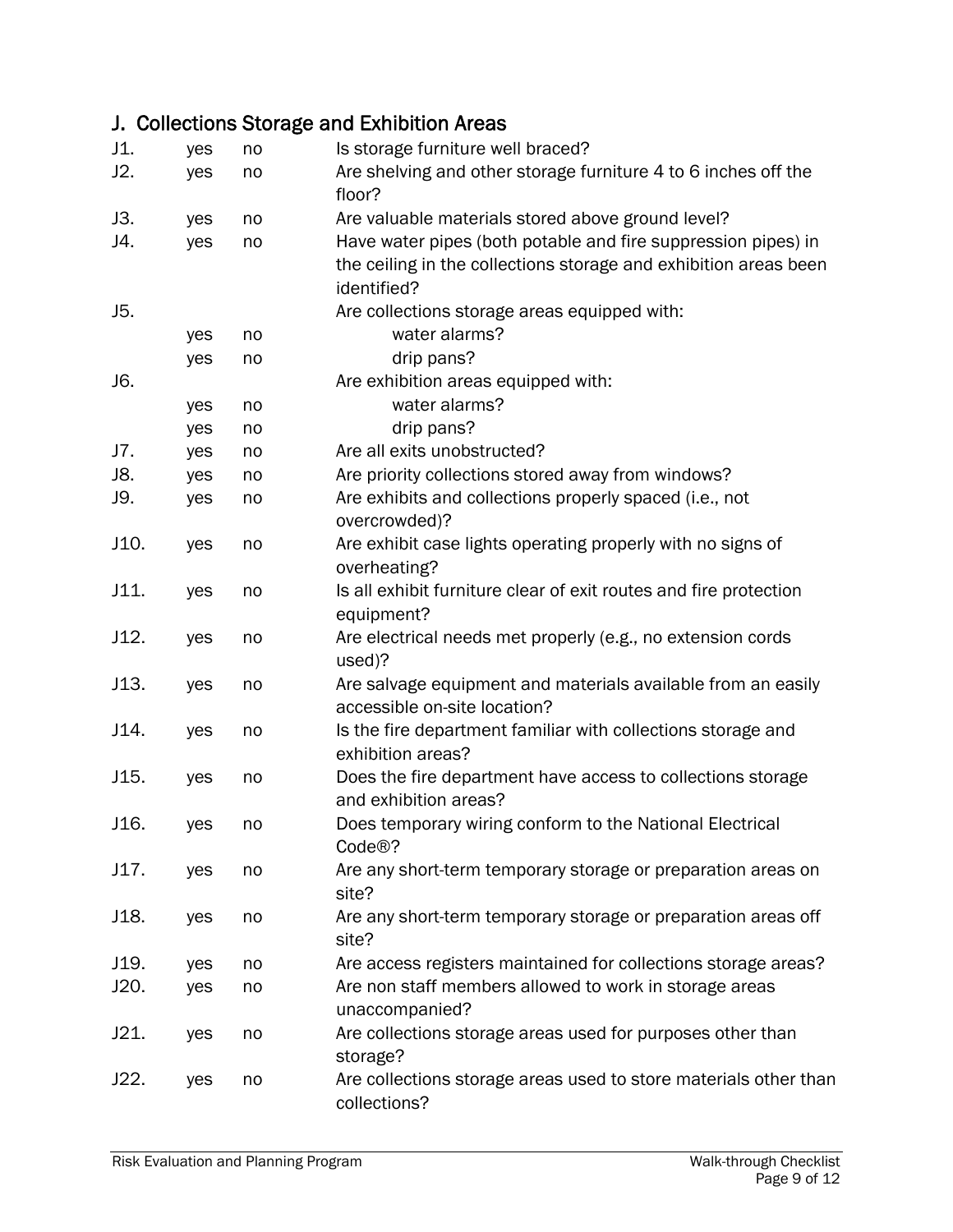| J23.           | yes | no | Are collections storage areas cleaned regularly?                     |
|----------------|-----|----|----------------------------------------------------------------------|
| J24.           | yes | no | Are exhibition areas used for purposes other than exhibition?        |
| J25.           | yes | no |                                                                      |
| J26.           | yes | no |                                                                      |
|                |     |    |                                                                      |
| K. Fire Safety |     |    |                                                                      |
| K1.            | yes | no | Are appropriate detection systems in place and wired to a 24-        |
|                |     |    | hour monitoring station?                                             |
| K2.            | yes | no | n/a Are detection systems tested regularly (at least semi-annually)? |
| K3.            | yes | no | Is an automatic suppression system present and working?              |
| K4.            | yes | no | Are all openings in the floors, ceilings, and walls able to be       |
|                |     |    | closed or sealed to prevent fire from spreading?                     |
| K5.            | yes | no | n/a Are stairwell and hallway fire doors kept closed?                |
| K6.            | yes | no | Are stairwells and evacuation routes free of obstructions?           |
| K7.            | yes | no | n/a Are fire escape stairs in good condition?                        |
| K8.            | yes | no | n/a Do emergency lighting units operate when tested?                 |
| K9.            | yes | no | n/a Are emergency lighting units tested monthly?                     |
| K10.           | yes | no | Are exterior emergency exit routes kept clear of snow and ice?       |
| K11.           | yes | no | n/a Are lightning rods properly grounded?                            |
| K12.           | yes | no | Are illuminated exit signs lit and easy to see?                      |
| K13.           | yes | no | Are portable fire extinguishers in proper locations?                 |
| K14.           | yes | no | Are portable fire extinguishers fully charged and tagged?            |
| K15.           | yes | no | Are fire extinguishers inspected monthly?                            |
| K16.           | yes | no | n/a Is the sprinkler system operable and accessible?                 |
| K17.           | yes | no | Is a space of at least 18 inches kept between sprinklers and         |
|                |     |    | materials?                                                           |
| K18.           | yes | no | n/a Are fire hose cabinets easily visible and accessible?            |
| K19.           | yes | no | n/a Are fire hose cabinets kept in good order?                       |
| K20.           | yes | no | n/a Are fire panels located in readily-accessible areas?             |
| K21.           | yes | no | Are fire detectors free from obstructions?                           |
| K22.           | yes | no | n/a Are sprinkler control valves open and secured?                   |
| K23.           | yes | no | n/a Do dry pipe systems register at normal air pressures?            |
| K24.           | yes | no | n/a Are sprinkler tanks, piping, and supports in good condition?     |
| K25.           | yes | no | Are flooring and concealed spaces (e.g., false ceilings)             |
|                |     |    | identified on floorplans?                                            |
| K26.           | yes | no | n/a Is fire detection present in all concealed spaces?               |
| K27.           | yes | no | n/a Are stairways and pipe shafts enclosed?                          |
| K28.           | yes | no | Is electrical wiring in good condition?                              |
| K29.           | yes | no | Are appliance cords in good condition?                               |
| K30.           | yes | no | Does the Fire Marshal visit annually?                                |
| K31.           | yes | no | Does the fire department have floor plans for the institution,       |
|                |     |    | with high-priority collections areas noted?                          |
| K32.           | yes | no | Are observed code violations given appropriate follow up?            |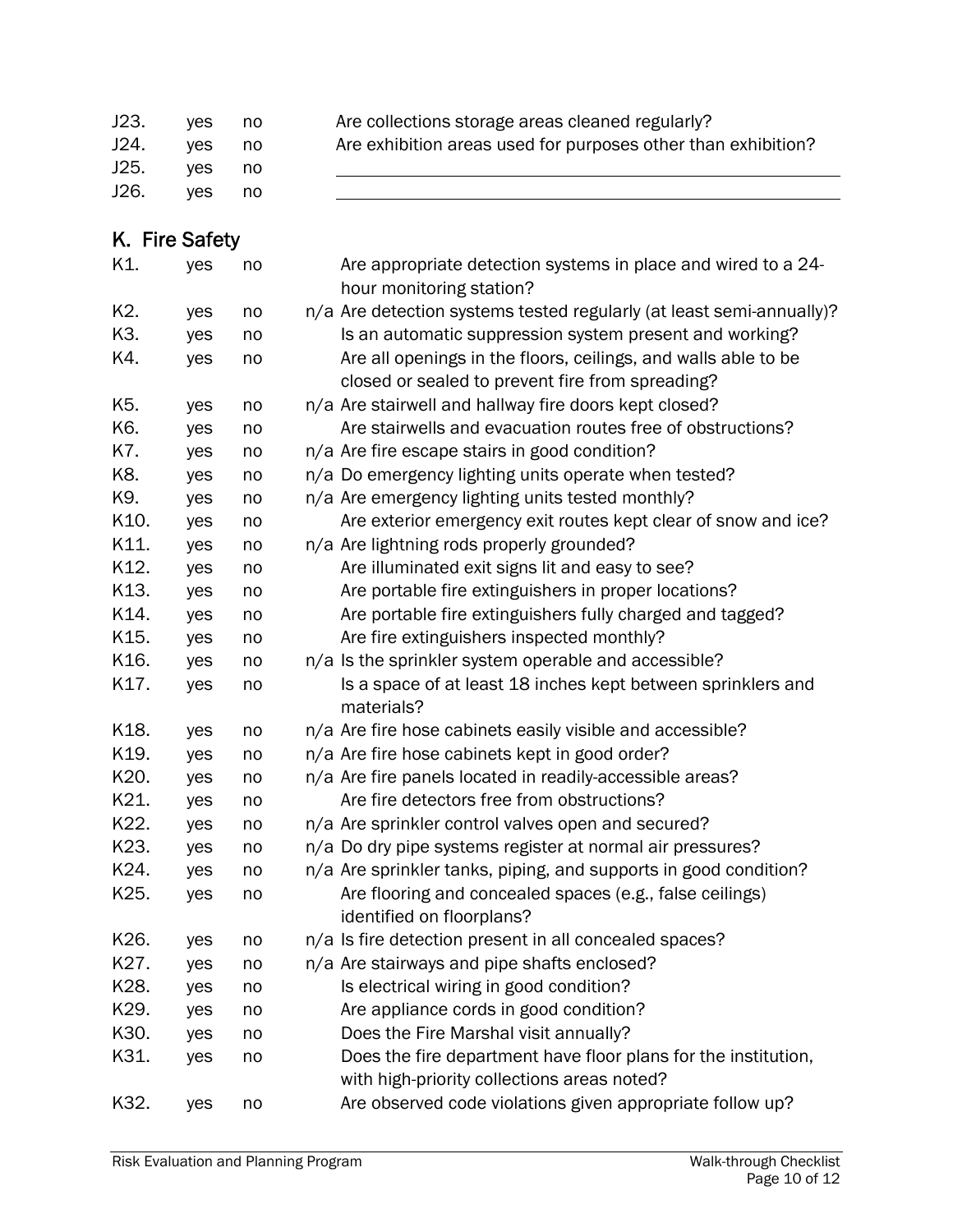| K33. | ves | no | Are smoking regulations enforced with employees and visitors? |
|------|-----|----|---------------------------------------------------------------|
| K34. | ves | no |                                                               |
| K35. | ves |    |                                                               |

# L. Protection from Water Damage

| L1.               | yes | no | Are pipes and plumbing well supported?                              |
|-------------------|-----|----|---------------------------------------------------------------------|
| L2.               | yes | no | Are pipes and plumbing free of leaks?                               |
| L <sub>3</sub> .  | yes | no | Are water detectors/alarms present?                                 |
| L4.               | yes | no | n/a Are sump pumps and back-ups present?                            |
| L5.               | yes | no | Is a backflow valve in use on the sewer?                            |
| L6.               | yes | no | n/a If the basement has a drain, is a drain plug readily available? |
| L7.               | yes | no | n/a Are window wells covered?                                       |
| L8.               | yes | no | n/a Are appropriate dehumidifiers available?                        |
| L9.               | yes | no | n/a Are walls free of leakage and seepage?                          |
| L <sub>10</sub> . | yes | no | Are valuable materials stored above ground level?                   |
| L11.              | yes | no | Are valuable and fragile media stored in protective enclosures?     |
| L12.              | yes | no | Do staff know where water main is and how to turn it off?           |
| L <sub>13</sub> . | yes | no | n/a Do staff have the appropriate tools to turn off water main?     |
| L <sub>14</sub> . | yes | no |                                                                     |
| L <sub>15</sub> . | yes | no |                                                                     |

|     | M. Indoor Hazards |     |     |
|-----|-------------------|-----|-----|
| M1. | ves               | no. | Are |

| M1.  | yes | no | Are emergency measures in case of accidental spills posted?                                     |
|------|-----|----|-------------------------------------------------------------------------------------------------|
| M2.  | yes | no | Is immediate clean-up of spills assigned to a staff member?                                     |
| M3.  | yes | no | Are spill clean-up supplies located on site?                                                    |
| M4.  | yes | no | Are flammable/combustible liquids kept in approved safety<br>containers?                        |
| M5.  | yes | no | Are flammable/combustible liquids stored in an approved<br>cabinet?                             |
| M6.  | yes | no | n/a Are safety cabinet vents clear of obstructions?                                             |
| M7.  | yes | no | Are soiled rags kept in an approved self-closing waste<br>container?                            |
| M8.  | yes | no | Are decorations for holidays or special events inspected for<br>proper functioning when in use? |
| M9.  | yes | no | Are decorations for holidays or special events stored in a safe<br>place when not in use?       |
| M10. | yes | no |                                                                                                 |
| M11. | ves | no |                                                                                                 |

# N. Housekeeping